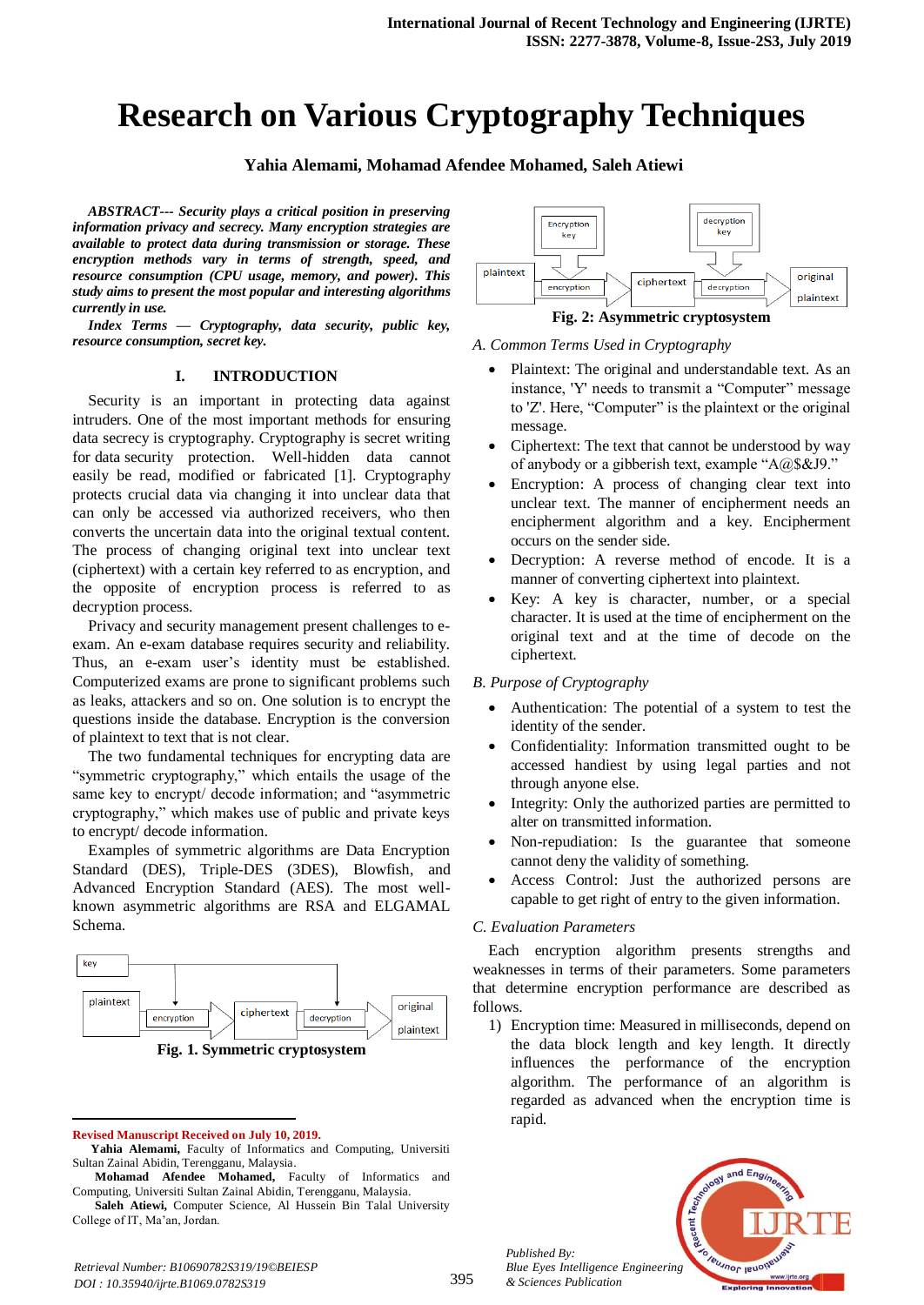- 2) Decryption time: The time period to regain the original text from ciphertext; it is also measured in milliseconds. The performance of an algorithm is regarded as superior when the decryption time is rapid.
- 3) Memory used: A low memory usage is desirable because it affects system cost.
- 4) Throughput: Is computed through way of dividing the whole encoded block size on the entire encode time. The power consumption of the algorithm will decrease, if the throughput cost increases [2].

# **II. ENCRYPTION ALGORITHMS**

This part clarifies numerous encryption algorithms to identify the best encryption schemes on the basis of various parameters.

## *A. Simplified Data Encryption Standard (S-DES)*

The steps of the S-DES algorithm described as follows:

1) S-DES Key Generation: S-DES relies upon on the using of a shared key that consist of 10- bit and share it among both sender and receiver. Pair of 8-bit sub keys are generated (K1, K2) from this key for use in specific stages of encipherment and decipherment algorithms as presented in Fig. 3 [3].



**Fig. 3: Key generation for S-DES [3]**

Both keys are coming through using the functions P10, Shift and P8 where P10 and P8 are as follows:

$$
P10 = [3, 5, 2, 7, 4, 10, 1, 9, 8, 6]
$$

$$
P8 = [6, 3, 7, 4, 8, 5, 10, 9]
$$

2) Initial and Final Permutations: The input to the algorithm is an eight-bit block of original text, which is initially permuted using the IP function with IP given as follows:

$$
IP = [2, 6, 3, 1, 4, 8, 5, 7]
$$

At the end of the algorithm, the inverse permutation,  $IP^{-1}$ is applied; here,  $IP^{-1}$  is given as follows:

$$
IP^{-1}=[4,1,3,5,7,2,8,6]
$$

3) Function fK: This function can be explained as

follows: The 8-bit input to fK is divided into left and right inputs, each of which contains 4 bits for use in the following equation:  $fK(L, R) = (L (XOR) F(R,$ SK), R) where SK is a subkey and XOR is the bit-bybit exclusive-OR function. The initial process is an expansion/permutation process.

$$
E/P = [4, 1, 2, 3, 2, 3, 4, 1]
$$

The fundamental 4 bits are fed inside the S-box S0 to supply a 2-bit outcome, and the residual 4 bits are fed inside S1 to provide another 2-bit outcome. These boxes are described as follows:

| 0 1 2 3                      | 0123           |
|------------------------------|----------------|
| 0(1032)                      | 0(0123)        |
| $SO = 1 \, 3 \, 2 \, 1 \, 0$ | $S1 = 1 2013 $ |
| 2 0213                       | 23010          |
| 3 3132                       | 3 2103         |

The S-boxes work as follows: The result of preceding steps indicates that the  $1<sup>st</sup>$  and  $4<sup>th</sup>$  enter bits are taken into consideration a two-bit number that specifies a row of the Sbox, and the  $2<sup>nd</sup>$  and  $3<sup>rd</sup>$  input bits determine a column of the S-box. S0 is used by the left nibble, and S1 is used by the right nibble. The following 4 bits generated through S0 and S1 undergo further permutation as follows:

$$
P4=[2,4,3,1]
$$

Both Fig. 4 and 5 illustrate the S-DES.



**Fig. 4: S-DES scheme [4]**



*Published By: Blue Eyes Intelligence Engineering & Sciences Publication* 

*Retrieval Number: B10690782S319/19©BEIESP DOI : 10.35940/ijrte.B1069.0782S319*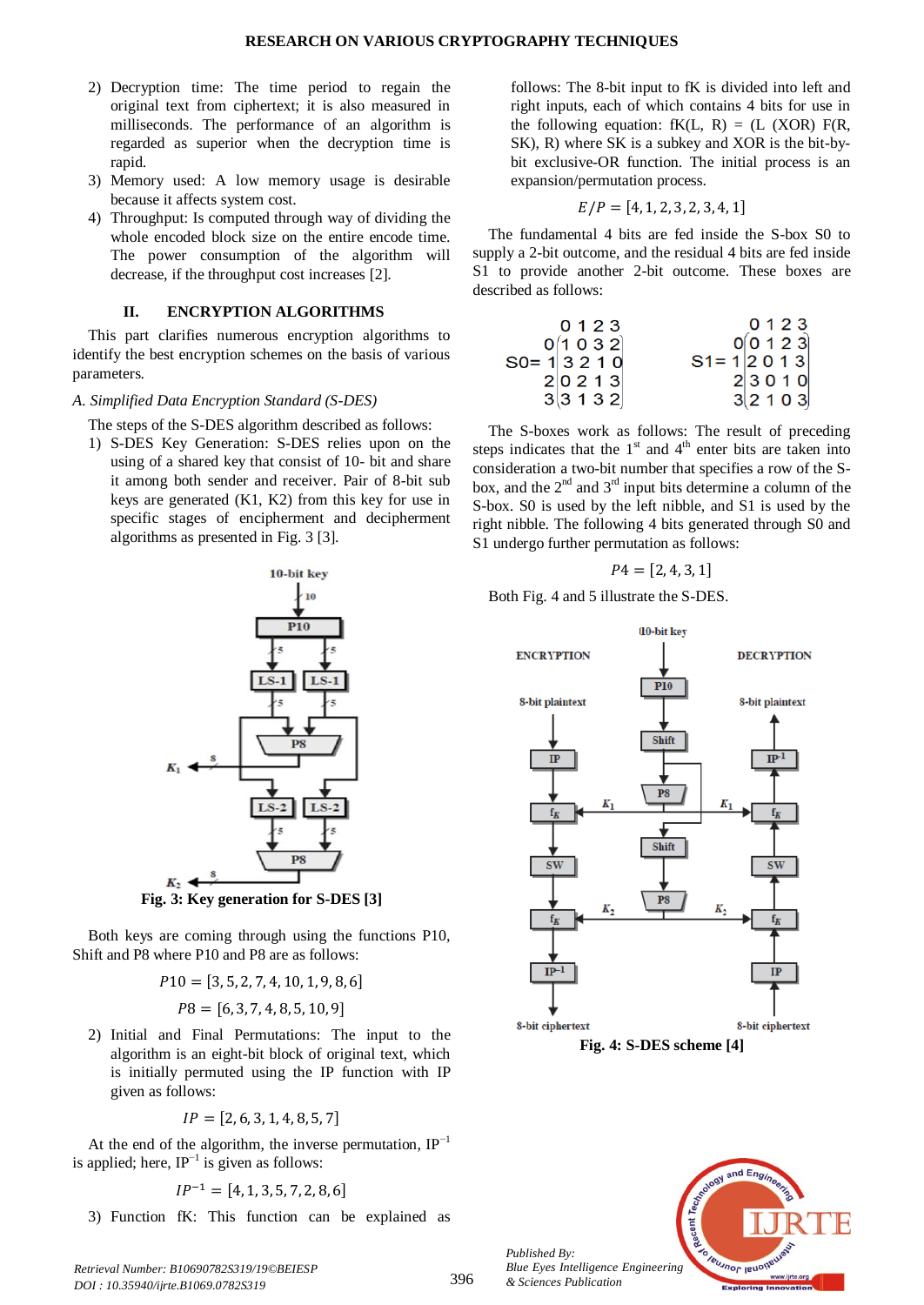

**Fig. 5: S-DES encryption detail [4]**

#### *B. DES*

DES is the earliest symmetric encipherment algorithm introduced in 1972 by International Business Machines Corporation and in 1977 it has been Agreed as Federal Information Processing Standard through the National Bureau of Standard [2]. It comprises the same steps as S-DES and processes a 64-bit input with a preliminary permutation. In DES, the number of rounds is 16 while in S-DES is two rounds also the S-DES uses 8 bits for input.

# *C. Triple DES (3DES)*

3DES was suggested by IBM (International Business Machines Corporation) in 1998. A substitute for DES, 3DES shows improved key size and applies the DES algorithm 3 rounds in each data block. The key length for the 3DES is 112 and 168 bits, the number of rounds is 48 and the block length is 64 bits [2]. This algorithm aims to increase protection and security through its longer key size relative to DES. However, it is more time consuming than DES is when applied to the encryption process.

#### *D. Blowfish*

Blowfish is a type of symmetric block cipher generated by B. Schneier in 1993. Blowfish is fast algorithm, license free, and unpatented. It uses a key length in the range of 32– 448 and a sixty-four-bit block. The Blowfish algorithm makes use 16 round for the encipherment procedure Fig. 6. Blowfish ordinarily makes use of 4 S-boxes rather than of one S-box. It requires additional processing time because it relies on key length, however it provides strong safety [2].



**Fig. 6: Blowfish encryption algorithm [2]**

#### *E. Advanced Encryption Standard (AES)*

AES was deployment by the National Institute of Standards and Technology in 2001; it is also called "Rijndael" [5].

AES is a block cipher with a block size of 128 bits. The key length can be 128, 192 or 256 bits. Encipherment includes ten rounds of processing for 128-bit keys, 12 rounds for 192-bit keys and 14 rounds for 256-bit keys. The algorithm is called AES-128, AES-192 or AES-256 relying on the key size [5]. The steps for every round include of 4 layers, particularly, replacement byte, shift rows, blend column and add round key as appear in Fig. 7 [2].



*Blue Eyes Intelligence Engineering & Sciences Publication*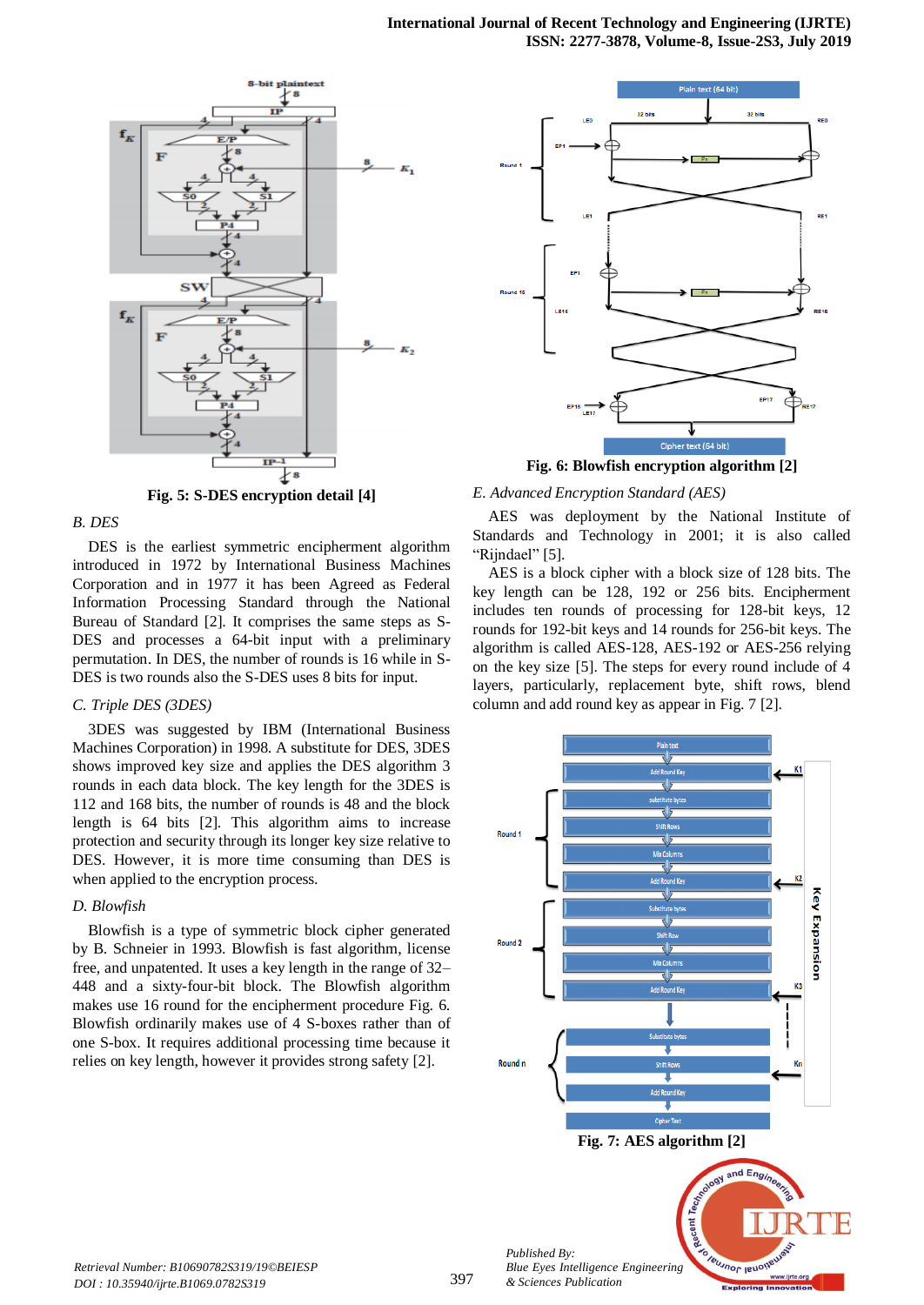# **III. LITERATURE REVIEW & RESULTS**

A secure socket layer (SSL) channel guarantees that all information passed between the web server and the browser remain integral and secret.

Security is likewise applied to e-learning which includes e-exams, whose systems require authentication, privacy, encryption and confidentiality [6].

The Diffie–Hellman key is used for encipherment and decipherment using RSA algorithms. In addition, RSA and Diffie–Hellman are described to be sufficiently strong for commercial purposes. The Diffie–Hellman key can be used with RSA, DES, AES and elliptical curve cryptography to encipherment and decipherment messages [7].

The most popular encipherment and decipherment algorithms namely AES, DES, 3DES and Blowfish are set side by side in this work. The simulation results show that 3DES has the best performance with Electronic Codebook (ECB) and Cipher Blocker Chaining (CBC) amongst all the encryption algorithms used. A performance assessment of selected symmetric encipherment algorithms namely AES, DES, 3DES, Blowfish, RC2 and RC4 is also executed. The increase in key size length results in battery and time consumption [8].

Several studies have analyzed and surveyed the regions of encryption and decryption using DES, AES and RSA algorithms. In the future, these algorithms are anticipated to be implemented for secure and enhanced communication [9].

A methodology for encryption and decryption using ASCII algorithms is proposed. This new methodology is effective, fast, secure and reliable.

This algorithm is performed as follows: Any random number is selected and a subset is created with starting and ending numbers; a modulus is then selected, followed by the division of the subset by mode; the remainder is taken as the substitution array [10].

The use of a simple data protection model based on the AES algorithm and Diffie–Hellman is proposed before sending data to the cloud.

The analysis result shows that the suggested algorithm is quicker than the AES and Diffie–Hellman algorithms. The proposed algorithm is highly secure for cloud computing because it has the features of both algorithms [11]. Existing encipherment and decipherment algorithms (AES, Blowfish, DES and 3DES) are tested on the basis of different data settings. The simulation consequences display that the Blowfish algorithm achieves the best performance among all algorithms compared and that public and secret keys may be combined to obtain the best solutions for encryption. This approach aims to take advantage of the safety benefits of public key systems and the speed features of private key systems [12].

This approach is also used to remove the keys generated by the Diffie–Hellman algorithm for protection against eavesdropping (man-in-the-middle attack) and to generate randomly selected values under the following conditions:

- 1. A large value to realize computational infeasibility for attacker
- 2. Sufficiently random numbers such as pseudorandom numbers.

The Diffie–Hellman protocol has been applied to many security protocols including SSL, secure shell and IP security [13].

An overall performance evaluation of the most commonplace encipherment algorithms, in specifically, AES, RC2, RC6, DES, 3DES and Blowfish is also performed.

A laptop Pentium IV with a CPU 2.4 GHz is used in the tests. The laptop encrypts various file sizes, ranging from 321 KB to 7.139 MB. The following performance metrics are gathered:

1- Encipherment time

2- CPU process time

3- CPU clock cycles and battery power

The simulation effects display several points. The Blowfish algorithm achieves the first-rate performance amongst all selected algorithms in terms of changing packet size. In terms of converting information kind such text-toimage conversion, RC2, RC6 and Blowfish are time consuming, whereas 3DES has lower performance than DES does. Finally, in terms of changing key size, if the key length is big, the battery and time consumption obviously alternate [14].

A comparative evaluation among DES and Blowfish is carried out using distinctive parameters such as data type, data length and key length. The block cipher mode used is ECB.

A device equipped with Intel core i3-3120M (2.50 GHz) processor with Intel Q65 Express 4 GB of DDR3 RAM clocked of 1333 MHz and Microsoft Windows 8 is used to study the following instances:

Case 1: File with different data types. The results indicate that the Encipherment time does no longer different with the information type. Encipherment relies handiest on the quantity of bytes inside the file and not at the type of file. DES with a key size of fifty-six is faster than Blowfish.

Case 2: Data files of the same type with various sizes. Encipherment time increases as file size will increase in multiples of data length.

Case 3: Encryption algorithm with various key sizes. The outcomes display that DES-56 is quicker than Blowfish.

Case 4: Throughput. Throughput = plaintext (MB) / encryption or decryption time (in seconds). A device with Intel Core i3-3120M CPU with 2.50 GHz CPU speed and 4 GB RAM is used. The research results show that if the throughput worth will increase, then the power intake of this Encipherment method is reduced [15].

The modification of the S-DES algorithm is proposed to secure data by the use of pseudorandom key generation to create 16 bits of key. After creating 16 bits of key, the key is divided into 2 halves of 8 bits every that would include Key 1 and Key 2. The literature evaluate shows that many new researches have been performed in the previous few years. Considerable modifications and adjustments in the S-DES algorithm have also been made. In [4] improved the safety of the S-DES algorithm by means of including a few substitution strategies in S-DES.



*Retrieval Number: B10690782S319/19©BEIESP DOI : 10.35940/ijrte.B1069.0782S319*

*Published By:*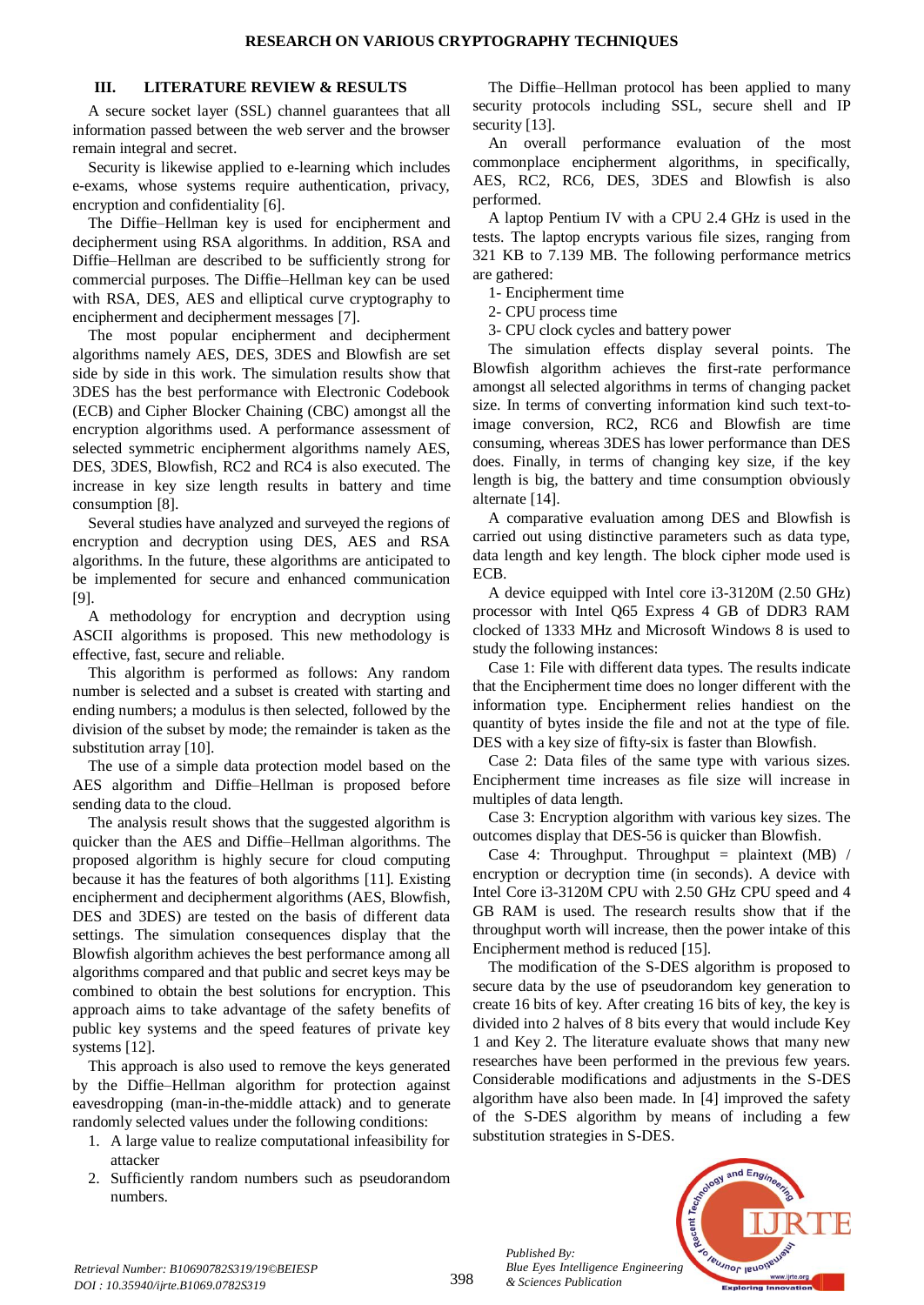DES is the most widely used encryption trendy algorithm. It employs 4 weak keys: 01010101 01010101, FEFEFEFE, E0E0E0E0 F1F1F1F1 and 1F1F1F1F 0E0E0E0E; consequently, weak keys may be prevented at key generation [16].

An algorithm that combines the manner of blending up bits and substituting boxes are proposed. High avalanche results are cited. A fantastic algorithm has high avalanche effects and it takes advantage of classical cryptography such as Playfair cipher, Vigenere cipher, Caesar cipher and embeds it with modern cryptography algorithms which include DES and Blowfish.

The technique has the subsequent steps:

The key has 64 bits or extra.

First of all, the message to be encrypted is break up into blocks of 64 bits. Then, each block is encrypted using the Playfair cipher. Then, the encrypted textual content undergoes an extensive blend up. Later, the blended textual content which additionally has 8 bits is further enciphered the usage of the Vigenere cipher. After that, the Vigenere ciphered textual content is break up into two components of 4 bits each. Those components are used to pick a value within the 16×16 substitution box. Then, the first 4 bits are considered as the row and the last 4 bits are considered as the column. Then, the 64 bits are XOR scrambled (M) instances  $(M=1, 2 \text{ or } 3)$ . After that, the 64 bits are cut up into 4 blocks of 16 bits each; those blocks are then XOR operated. Later, the blocks are similarly merged and XOR operated again. The entire process is performed N times, where N is between 1 and 16. Finally, the output is blended up the usage of S-box.

The avalanche effect is calculated using the following syntax:

Avalanche Effect  $=$  (Number. of flipped bits inside the ciphered text) / (Number. of bits within the ciphered text)  $\times$ 100% consequently, the suggested algorithm has better avalanche impact than different existing algorithms (Playfair cipher, Vigenere cipher, Caesar cipher, DES and Blowfish) do.

The avalanche outcomes after undertaking the test are as follows:

Playfair cipher, 6.25%; Vigenere cipher, 3.13%; Caesar cipher, 1.25%; DES, 54.68%; Blowfish, 28.71%; proposed algorithm, 70.31% [17].

Security is more desirable with the aid of applying cryptographic techniques to avoid the leakage of questions for information manipulation consisting of marks. The proposed system has three parts essential to automate the whole paper-based totally grading technique.

First, a set of random questions is generated. Those questions are saved inside database, where the system selects exam's questions.

The system generates random questions and performs a secured distribution of questionnaires on the day of the exam, thereby stopping leakage or transmission of data from staff to students.

The faculty and administrators are furnished with a password. This is encrypted and decrypted via a cryptographic method.

Second, when the students take the exam, the answer sheets are scanned with an excessive-velocity scanner and evaluated on computer systems the usage of a mouse.

The server system needs for Linux, Apache, MySQL and PHP structure. The correction is made and the result is posted by mail. Finally, a student's overall performance in the laboratory checks, on-line-COMPILER is evaluated to inspect the outcome for programs in laboratory assessments. As a result, the entire exam technique is computerized. This system guarantees a relaxed technique to carrying out exams and decreases the time required to assess and publish results [18].

A system for the Medium university diploma (AL-SHAMEL) exam is proposed. The AL-SHAMEL examination is the second maximum essential exam in Jordan.

On this proposed system, data encryption is utilized by one of the maximum vital cryptographic algorithms. This is an AES algorithm that facilitates the system (AL-SHAMEL) to method browser protection, safety of data, authorization, authentication and non-repudiation [19].

A comparative evaluation among AES and RC4 is performed the usage of a laptop with Intel CPU clocked at 2.99 GHz and 2 GB Random Access Memory.

The overall performance metrics (parameters) used in this research are throughput, memory utilization, CPU procedure time, encryption decryption time and key size variant.

The simulation effects are as follows:

- a) Encryption time based on various packet sizes RC4 takes less time to encrypt a file than the AES algorithm does.
- b) Decryption time based on various packet sizes RC4 takes less time to decipherment a file than the AES algorithm does.
- c) Encryption time based on different key sizes. The three key length are 128-bit, 192 bit, and 256-bit. The results consequences show that the encipherment time for RC4 is nearly fixed and is much less than that of AES. Therefore, it consumes much less strength than AES does.
- d) Decryption time based on various packet sizes RC4 is higher than AES.
- e) Throughput for AES with various key sizes. The results show the superiority of RC4 to AES. For various modes of AES, throughput decreases as key length will increase; RC4 is speedy in nature and consumes little power.
- f) Memory usage for AES and RC4 with distinct file sizes. AES consumes more memory than RC4 does.
- g) Impact of converting packet length for encryption algorithms on CPU time. RC4 requires for extra time to encrypt a small-sized file, whereas AES requires for extra time to encrypt huge-sized files; for that reason, RC4 is useful for encrypting big data [20].

A comparative evaluation of the 3 algorithms namely DES, AES and RSA is accomplished.



*Published By:*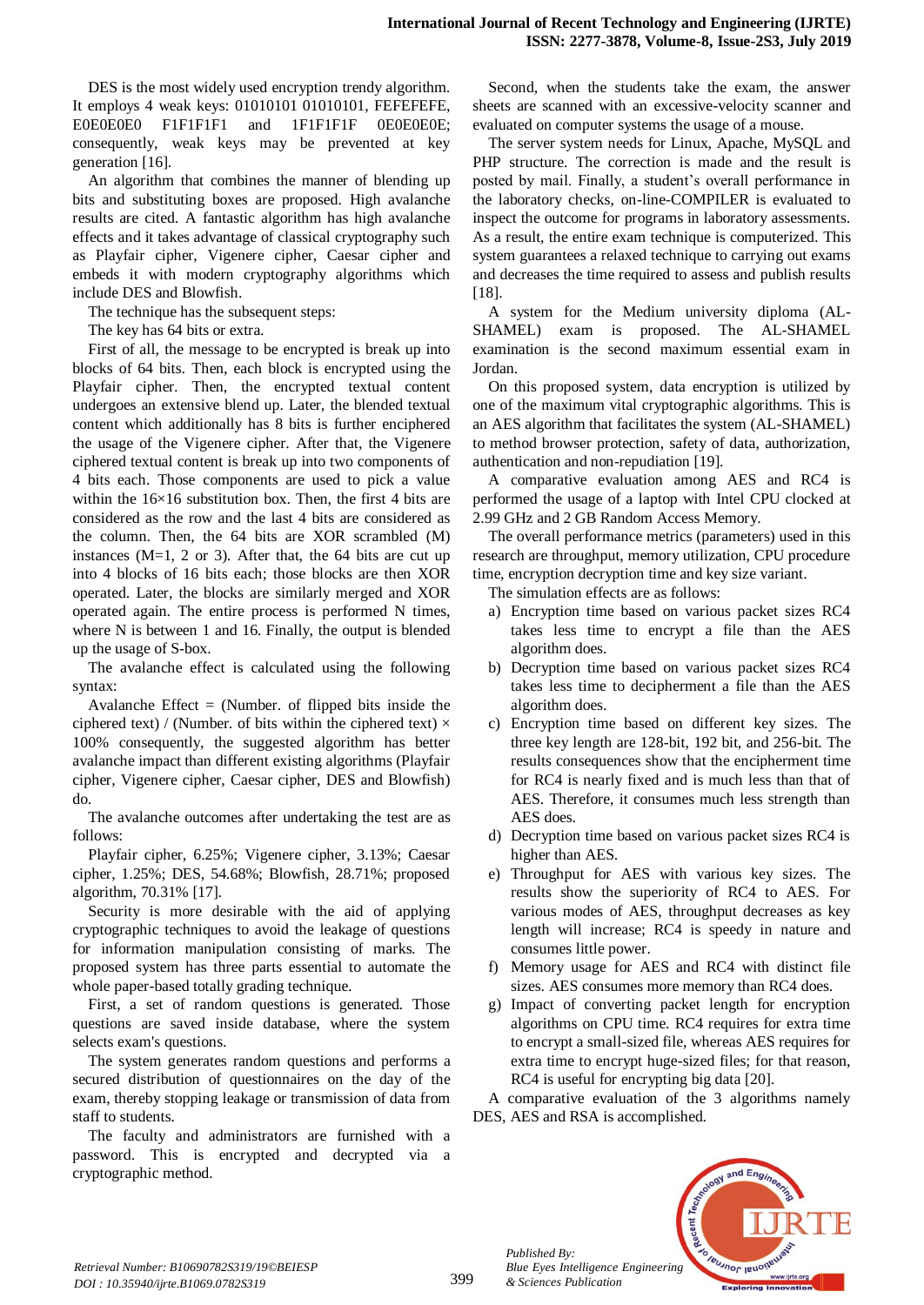Sure factors, together with computation time, memory usage and output byte are used to analyze the system.

A comparative evaluation is achieved for the encipherment algorithms given various sizes of data blocks and encipherment/decipherment speed; the same textual file is used for five tests.

The DES algorithm consumes the least encipherment time and the AES algorithm has the least memory utilization, whereas the encipherment time variance in the cases of AES and DES is minimal.

RSA consumes the longest encipherment time and its memory utilization is extraordinarily high; nevertheless, its output byte is the lowest [21].

A comparison of the most popular encipherment algorithms namely DES, Blowfish, CAST-128, RC6 and IDEA is supplied.

The assessment is accomplished on the premise of running time and throughput.

Various parameters, which include wide variety of rounds, file length, key size and key generation time, are used.

These encryption algorithms are applied in Java using the IAIK-JCE library in NetBeans IDE 7.0.1. Overall fulfillment is measured on a machine equipped with  $Intel(R)$  $Core^{TM}$  i3 CPU M 370 @ 2.40 GHz and a 2.39 GHz 32-bit system with 4 GB of RAM and using on Windows 7.

To enhance the accuracy of the timing measurements, this system is completed ten times for each enter file.

The effects are summarized as follows:

- a) RC6 is quicker than Blowfish which is quicker than CAST-128, which is faster than IDEA and DES.
- b) Blowfish performs higher than IDEA does. IDEA has higher throughput for decryption than DES does, however the latter is advanced to the previous inside the context of encryption. The throughput of CAST-128 is favorite than that of IDEA, however the variation is minimal.

Therefore, Blowfish is suitable for packages in which keys do not change frequently and the usage of RC6 is useful when a high encryption rate is required [22].

The security of the S-DES algorithm is advanced via the transposition and shift row approach. In this manner, the original S-DES algorithm may be used for cryptography.

The steps of the enhanced S-DES algorithm are as follows:

- a) Encryption with enhanced S-DES algorithm Plaintext  $\rightarrow$  column transposition with multiple rounds to encryption  $\rightarrow$  shift row  $\rightarrow$  original S-DES algorithm
- b) decryption with enhanced S-DES algorithm Ciphertext  $\rightarrow$  original S-DES (for decryption)  $\rightarrow$ inverse shift rows  $\rightarrow$  column transposition with multiple rounds to encrypt  $\rightarrow$  plaintext

The designed system improves the safety power of the original S-DES, although it requires additional computation; furthermore, cracking and breaking the enhanced S-DES algorithm is almost not possible [23].

6 of the most popular encipherment algorithms namely AES, DES, 3DES, Blowfish, RC2 and RC6 are evaluated.

A laptop equipped with IV 2.4 GHz CPU is used to perform the assessment.

The laptop encrypts a various file size that ranges from 321 KB to 7.139 and 139 MB for the text data, from 33 KB to 8262 KB for audio data and from 4006 KB to 5073 KB for video files.

The evaluation relies upon on some of parameters, such as size of data blocks, information type, battery power consumption, key length and encipherment /decipherment speed.

The test outcomes are as follows:

- a) Blowfish is superior to other algorithms in terms of processing time.
- b) RC6 requires the least amount of time amongst all algorithms, exclude Blowfish.
- c) AES has a feature over 3DES, DES and RC2 in terms of time consumption and throughput.
- d) 3DES has lower power consumption and throughput than DES does.
- e) RC2 has lower overall performance and throughput than the alternative 5 algorithms do regardless of the small key length used [14].

The differential between DES, 3DES, and AES in terms of safety and overall performance is offered using nine elements, specifically, key size, encipherment kind, block length, improvement, cryptanalysis resistance, protection, potential key, possible ACS and printable character keys. The time need to test all viable keys is 50 billion seconds, thereby confirming that AES is best than DES and 3DES are.

Moreover, DES is designed to work higher in hardware than in software program. 3DES takes 3 times as a lot CPU power as DES does and designing AES is quicker in software and works efficaciously in hardware [24].

The SDES algorithm is better with the substitution cipher technique.

The improved cryptosystem has the following steps:

Plaintext  $\rightarrow$  4-square cipher technique  $\rightarrow$  Trifid cipher substitution technique  $\rightarrow$  SEDS algorithm  $\rightarrow$  ciphertext

The advantages of this new technique are as follows.

The security is increased, brute force attacks are weak against the improved cryptosystem and brute force attacks require more time to hack the improved cryptosystem [3].

The performance of the AES and DES is evaluated in regarding of time of processing, CPU utilization, and encipherment throughput on Windows and Mac systems and given various text sizes.

The test is done on 2 devices: a laptop with Intel  $\text{Core}^{\text{TM}}$ i5 @ 2.5 GHz CPU running on Windows 7 and an Apple MacBook with Intel CPU Core i5 with Mac OS.

Visual Basic.NET 2013 is used to perform the test.

The simulation results are as follows.

In comparison with DES, AES is faster in terms of execution time on the 2 systems and has a higher throughput; moreover, DES requires less CPU usage than AES for the 2 systems [25].

Diverse cryptographic algorithms, example AES, DES and Blowfish, are in comparison on the premise of processing time and throughput. The experiments are evaluated on various video files.



*Published By: Blue Eyes Intelligence Engineering & Sciences Publication*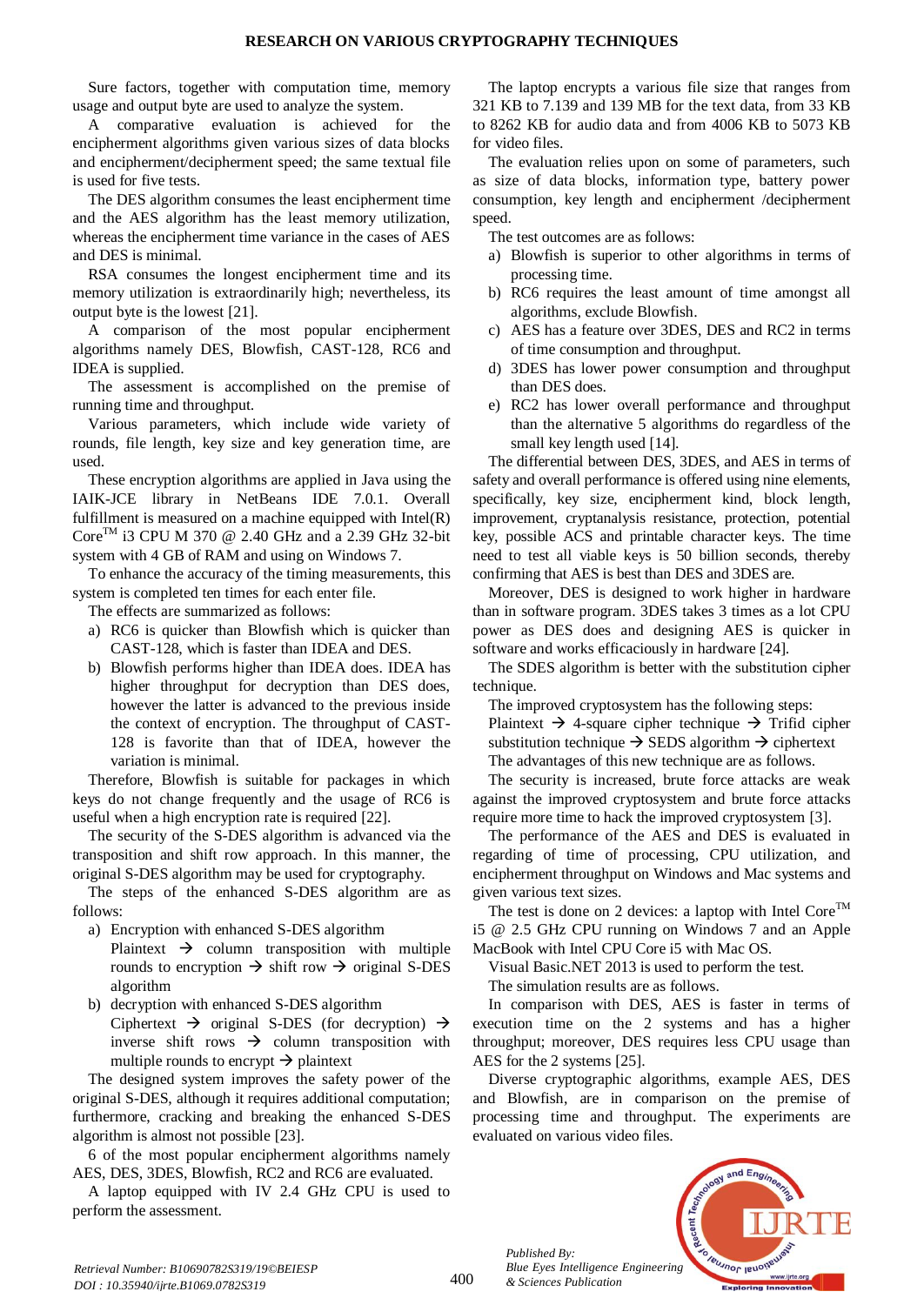The simulation end result shows the perfection of AES to other competitor regarding of throughput and processing time [26].

3 algorithms specifically DES, 3DES and RSA are analyzed on the basis of parameters which includes time taken to encrypt data and memory usage. The throughput is calculated via dividing the entire plaintext encrypted by total encipherment time for each algorithm. Java and ASP.NET are used for simulation. The results show that the speed of DES encryption is 2 times that of RSA encryption and that DES consumes less power than RSA does. 3DES nonetheless requires greater time than DES does and has more power consumption and less throughputs. The DES algorithm is advanced to the other algorithms in terms of power consumption and throughput. Moreover, the confidentiality and scalability provided by 3DES is a much better than that provided by RSA and DES, thereby making it an appropriate and secure algorithm [27].

A system that uses a combination of AES and Blowfish is proposed to eliminate the safety challenges of cloud storage. The Blowfish algorithm is implemented to the login web page to secure passwords and person names. When a file is uploaded and stored at the cloud, the Blowfish algorithm is carried out at the first level and then the AES algorithm is implemented at the second level to encrypt data. When downloading the file, the AES algorithm is implemented at the first level, after which the Blowfish algorithm is applied at the second one level to decrypt information. The multilevel encryption offers a high degree of safety [28].

Various algorithms are as compared on the premise of various factors which include their key length, block length, encipherment and decipherment key, scalability, algorithm, encipherment, decipherment, protection, power consumption, deposit of keys, inherent vulnerabilities, key used and rounds.

The comparison among DES, 3DES, RSA, AES, BLOWFISH and ECC is presented below.

| Algorithm       | Scalability  |
|-----------------|--------------|
| RSA             | Not Scalable |
| DES             | Scalable     |
| AES             | Not Scalable |
| 3DES            | Not Scalable |
| <b>BLOWFISH</b> | Scalable     |
| ECC             | Scalable     |

| Algorithm       | <b>Encryption and Decryption Speed</b> |
|-----------------|----------------------------------------|
| <b>RSA</b>      | High                                   |
| <b>DES</b>      | Low                                    |
| <b>AES</b>      | Low                                    |
| 3DES            | Low                                    |
| <b>BLOWFISH</b> | Low                                    |
| ECC             | $\Omega$                               |

| Algorithm       | Security                 |
|-----------------|--------------------------|
| <b>RSA</b>      | <b>Least Secure</b>      |
| <b>DES</b>      | Not Secured Enough       |
| <b>AES</b>      | <b>Excellent Secured</b> |
| 3DES            | <b>Excellent Secured</b> |
| <b>BLOWFISH</b> | <b>Least Secured</b>     |

ECC | Average Secured

| Algorithm       | <b>Inherent Vulnerabilities</b>       |  |  |
|-----------------|---------------------------------------|--|--|
| <b>RSA</b>      | Forced and Oracle attack              |  |  |
| <b>DES</b>      | Brute Forced, Linear and differential |  |  |
|                 | Cryptanalysis attack                  |  |  |
| <b>AES</b>      | <b>Brute Force Attack</b>             |  |  |
| 3DES            | Meet-in-the-middle-attack             |  |  |
| <b>BLOWFISH</b> | <b>Birthday Attack</b>                |  |  |
| ECC             | <b>Brute Force Attack</b>             |  |  |

The 3DES algorithm is best for data protection because it uses 3 keys to encrypt and decrypt data [29].

The evaluation and assessment of a few symmetric key algorithms (RC4, AES, Blowfish, RC2, DES, Skipjack and 3DES) are provided on the basis of the following parameters: data type, data size, data density and key length. The divergence of encipherment time for various chosen cipher algorithms is likewise analyzed.

The running outcomes are obtained from a machine with Intel Core™ i7-2600 (3.40 GHz) processor with Intel Q65 Express four GB 1333 MHz DDR3 and Ubuntu 12.04 LTS operating device.

The Java platform (openjdk1.6.0\_14) is used for implementation.

The outcomes are as follows:

Case Study 1: Files with various data types

The encryption time does not vary data type. Encryption relies most effective on the variety of bytes inside the file and not at the type of file. RC4 with a key length of 40 is the quickest among of the cipher algorithms examined.

Case Study 2: Data files of the same type with various sizes

Encipherment time increases as file size will increase in multiples of data size.

Case Study 3: Files with various data densities

The encipherment rate for a sparse and dense file is calculated. Outcomes display that encryption time is unaffected through the density of data in a file.

The encipherment rate for a specific cipher algorithm stays the identical even if the file is sparse or dense; it relies upon only on the number of bytes in the file.

Case Study 4: Encryption algorithms with various key sizes

The execution outcomes display that encryption time will increase with increasing key size for block ciphers and that RC4 is the fastest among all algorithms examined.

Moreover, encipherment time does not rely upon data type and the data density of the file. Encipherment only relies at the quantity of bytes within the file.

Moreover, the increase in key size increases encipherment time; the opposite is true for stream cipher such as RC4.

The AES algorithm is the fastest block cipher with an encipherment rate of 108 MB/s at bare minimum factor; however, the RC4 flow cipher with an encipherment rate of 270 MB/s emerges as the quickest among all analyzed cipher algorithms [30].



*Published By:*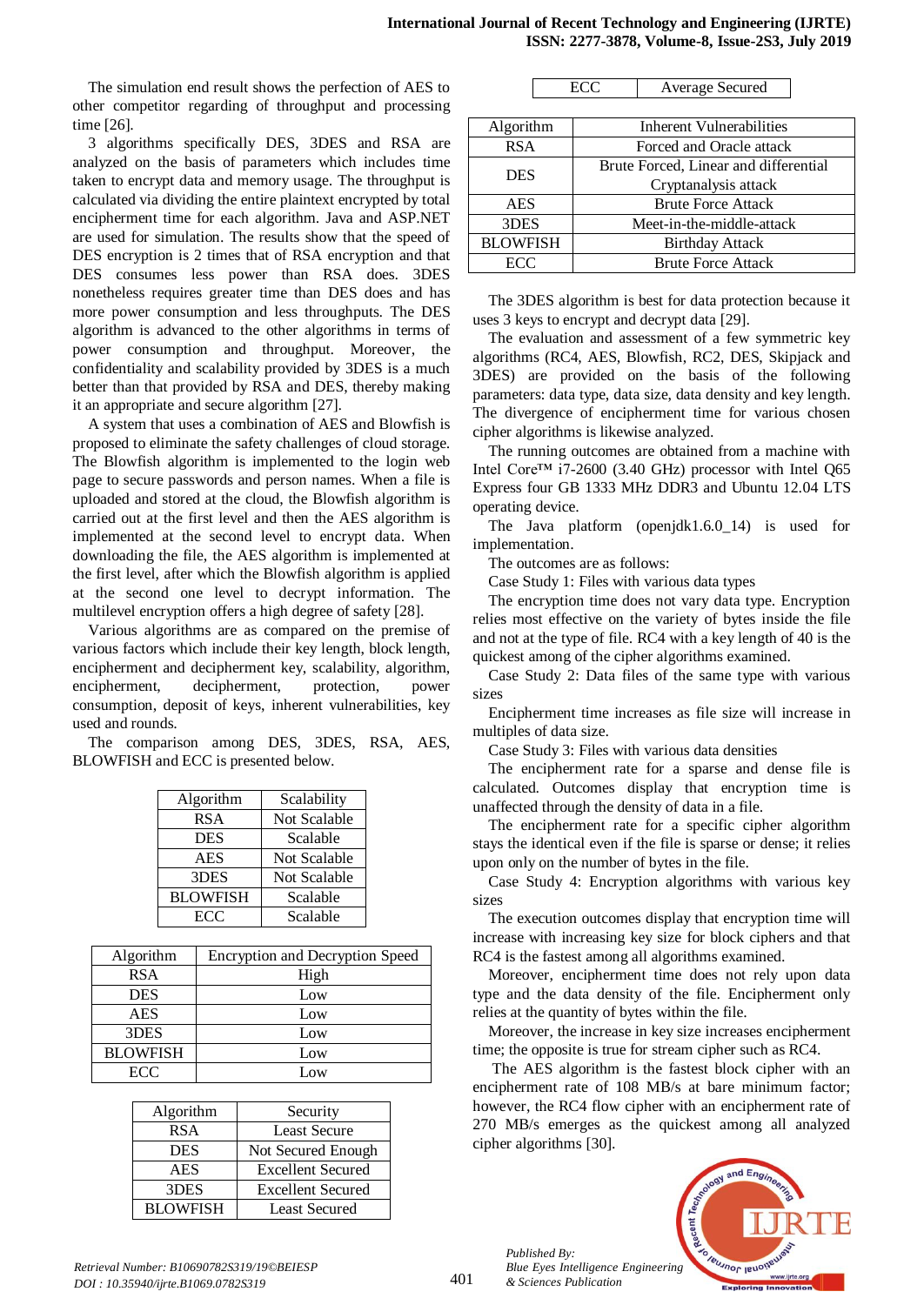A multi cloud system is proposed to save customer records.

To permit protection in a multi cloud architecture, splitting and information encryption are incorporated. The data are split into 3 various cloud servers and saved in the multi cloud system. The overall performance evaluation of symmetric and asymmetric encipherment algorithms, consisting of DES, 3DES, Blowfish, AES, RSA and Diffie– Hellmen is based totally on factors or parameters inclusive of throughput, keys used, key size, computational speed, tunability, encipherment ratio and the security of information against attacks. The key size is high in the asymmetric encryption algorithms, so that complex codes in RSA can be broken. Among the symmetric key encipherment methods, the Blowfish algorithm is specified as the best solution. As for the asymmetric encipherment method, the RSA algorithm is the most secure because it makes uses the factoring of high prime numbers for key creation; consequently, the RSA algorithm can be applied to data safety in a multi cloud environment [31].

A secure scheme is proposed to guard the exam characteristics in numerous levels which include notations used, exam initialization, examination description, exam grades and examination revision.

The scheme relies upon on numerous encipherment protocols that provide strong protection level for all examination levels.

The public key infrastructure gives flexibility and scalability to the e-learning system and is identified as an enough device that offers privacy, validity, integrity and undeniable.

The lecturer encrypts an e-exam questions by the use of a relied on and licensed public key.

The trusted and authorized private key is needed to obtain the exam questions and this key is confined to rely on authorities.

The lecturer can then send the exam answers to trusted authorities. Thus, the answer is encrypted and can only be obtained by the latter.

The authorized user encrypts the e-examination solution using the lecturer's public key.

The students' answers are stored secret and only the lecturer and the trusted authority have access to them [32].

The encryption algorithm of an online examination system (OES) is studied, and the algorithms 3DES, AES, RSA and Blowfish are compared with DES.

A new algorithm extra secure-DES (XS-DES), which is more secure than DES and faster than 3DES is proposed.

The proposed algorithm uses a 128-bit key instead of a 64 bit and it splits the key into 2, the left and right parts, each of which comprises 64 bits.

The framework is illustrated as follows.

When a student enters the Online Examination System, he has 2 options namely to login and to register.

Login includes the Admin, Examiner and Student logins where the Admin can add or remove examinations or examiners.

The examiner can assess the exam and send the result; however, he cannot see the students' name or identification because the system encodes students' names by applying the suggested method.

To obtain the results, the Online Examination System sends an email containing the decrypted results. The system initially validates the student's authority to view the decrypted results through the answer to a security question, which has been determined before the exam is taken [33].

The encryption algorithms consume a considerable amount of computing resources such as memory and computation time. A comparative analysis between RSA and AES algorithm based on some parameters such as encryption time and memory usage, is conducted. The performance evaluation depends on different file formats such as text files, PDF files, Microsoft word files and images. RSA has greater memory usage than AES does, but it requires less encryption time [34].

The literature review is summarized for comparison based on factors such as encipherment and decipherment time and throughput. The summary is shown in Table 1.

| References | <b>Evaluation Parameters</b> | Compared Algorithms   | Findings                                  | Domain     |
|------------|------------------------------|-----------------------|-------------------------------------------|------------|
| $[7]$      | 1- Security                  | $1 - RSA$             | Diffie Hellman Key can be used with       | Text file  |
|            |                              | 2- Diffie-Hellman     | RSA, DES, AES and Elliptical Curve        |            |
|            |                              | RSA<br>3- Both<br>and | Cryptography.                             |            |
|            |                              | Diffie-Hellman        |                                           |            |
|            |                              |                       | Combining both RSA Diffie-Helman can      |            |
|            |                              |                       | perform stronger than RSA or Diffie-      |            |
|            |                              |                       | Hellman.                                  |            |
| [8]        | 1 - Security                 | 1- DES                | Using 3DES with ECB and CBC has           | Simulation |
|            | 2- Encryption time           | 2- 3DES               | better performance                        | in .Net    |
|            |                              | $3 - AES$             |                                           | Classes    |
|            |                              | 4- Blowfish           |                                           |            |
| $[11]$     | 1- Encryption time           | $1 - AES$             | The proposed algorithm (combining both    | Cloud      |
|            | 2- Security                  | 2- Diffie Hellman     | AES and Diffie Hellman) perform better    | Computing  |
|            |                              |                       | in terms of encryption time and security. |            |

**Table 1: Comparison of various cryptographic algorithm**



*Published By:*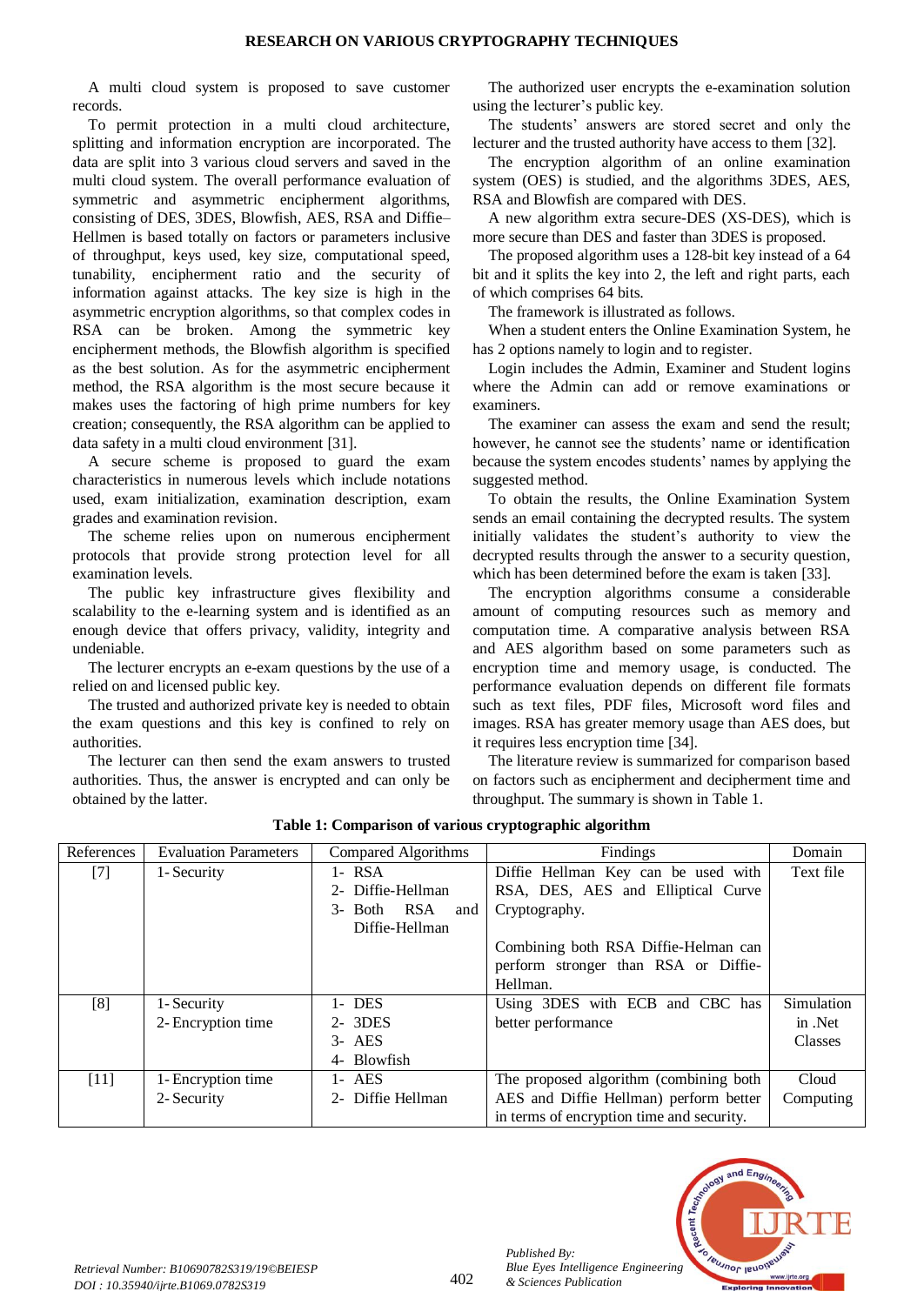| $[12]$ | 1- Encryption time<br>2- Decryption time                                          | $1 - DES$<br>2- 3DES<br>$3 - AES$<br>4- BLOWFISH                                                               | Blowfish has better performance than<br>other competitors                                                                                    | <b>Text Files</b>                        |
|--------|-----------------------------------------------------------------------------------|----------------------------------------------------------------------------------------------------------------|----------------------------------------------------------------------------------------------------------------------------------------------|------------------------------------------|
| $[14]$ | 1-Throughput<br>2- Encryption time<br>3- Decryption time<br>4- Power consumption  | 1- DES<br>2- 3DES<br>$3 - AES$<br>4- BLOWFISH<br>5- RC6<br>6- RC2                                              | Blowfish has better performance than<br>other competitors                                                                                    | Audio files<br>Video files<br>Text files |
| $[15]$ | 1- Encryption time                                                                | 1- DES<br>2- BLOWFISH                                                                                          | The encryption time will increase by<br>increasing the key size, but in DES the<br>key size has no effect on encryption time                 | XML files<br>Video files                 |
| $[16]$ | 1- Encryption time                                                                | 1- DES<br>2- Modified DES                                                                                      | Modified DES performed better in terms<br>of encryption time                                                                                 | Text files<br>Images                     |
| $[17]$ | 1- Security                                                                       | 1- DES<br>2- BLOWFISH<br>3- Playfair cipher<br>4- Vigenere cipher<br>5- Caesar cipher<br>6- Proposed algorithm | The proposed algorithm showed better<br>results in terms of security since it has<br>better avalanche                                        | Text files                               |
| $[20]$ | 1-Throughput<br>2- Memory utilization<br>3- Encryption time<br>4- Decryption time | $1 - AES$<br>2- RC4                                                                                            | RC4 better than AES in terms of all<br>evaluated parameters                                                                                  | Text file                                |
| $[21]$ | 1- Computation time<br>2- Memory Utilization                                      | $1 - DES$<br>2- AES<br>3-RSA                                                                                   | DES has better encryption time, while<br>AES has memory usage. on the other<br>hand, RSA algorithm produce small-size<br>output file         | Text file                                |
| $[22]$ | 1- Encryption time                                                                | $1 - DES$<br>2- BLOWFISH<br>3- RC6<br>4- IDEA<br>5- CAST-128                                                   | RC6 the fastest encryption algorithm.<br>Blowfish better for applications that does<br>not require changing key.                             | Text file                                |
| $[23]$ | 1-Security<br>2-Computation time                                                  | 1- S-DES<br>2- Enhanced S-DES                                                                                  | Enhanced S-DES more secure than S-<br>DES, while it takes longer time for<br>encryption                                                      | Text file                                |
| $[24]$ | 1-Security                                                                        | $1 - DES$<br>2- 3DES<br>$3- AES$                                                                               | AES the most secure algorithm among all<br>competitors                                                                                       | Text file                                |
| $[3]$  | 1- Security                                                                       | 1- S-DES<br>2- Enhanced S-DES                                                                                  | Enhanced S-DES more secure than S-<br>DES, but needs more time for encryption                                                                | Text file                                |
| $[25]$ | 1- Processing Time<br>2-CPU Usage<br>3-Throughput                                 | $1 - DES$<br>2- AES                                                                                            | AES is faster and give high throughput<br>DES consume less CPU usage                                                                         | Text file                                |
| $[27]$ | 1- Encryption Time<br>2- Power consumption<br>3-Throughput                        | $1 - DES$<br>2- 3DES<br>3-RSA                                                                                  | 3DES more secure.<br>DES consume less power, memory and<br>encryption / decryption time                                                      | Text file                                |
| $[29]$ | 1- Encryption time<br>2- Decryption time<br>3- Security<br>4- Power consumption   | $1 - DES$<br>2- 3DES<br>3- AES<br><b>BLOWFISH</b><br>4-<br>5-RSA<br>6- ECC                                     | 3DES and AES more secure.<br>AES, Blowfish, ECC are faster encryption<br>/ decryption time.<br>RSA has higher power consumption over<br>all. | Text file                                |



*Published By:*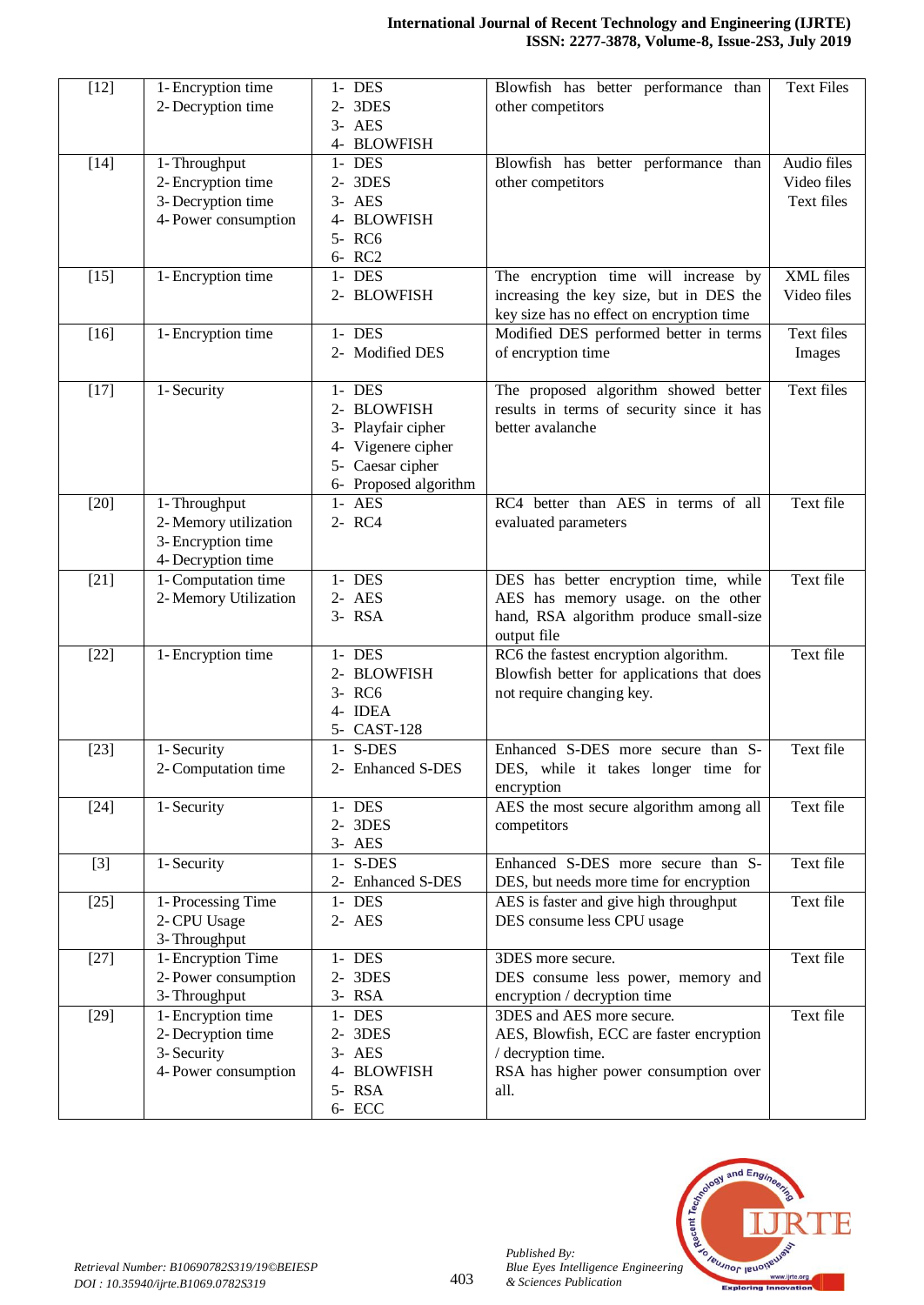# **RESEARCH ON VARIOUS CRYPTOGRAPHY TECHNIQUES**

| [31] | 1-Throughput<br>2- Encryption ratio | $1 - DES$<br>2- 3DES<br>$3 - AES$<br>4- BLOWFISH<br>5- Diffie Hellman | RSA more secure in cloud environment. | Cloud<br>environment |
|------|-------------------------------------|-----------------------------------------------------------------------|---------------------------------------|----------------------|
|      |                                     |                                                                       |                                       |                      |

As it can be seen from Fig. 8 that most of the researcher focused their research on DES, 3DES, Blowfish and AES algorithms and mainly in the field of encryption and decryption time while RC6, RC4, RC2 ECC and D-H have the lowest research interest among all algorithms.



**Fig. 8: Number of researches vs tested parameters**

# **IV. CONCLUSION**

The cryptographic algorithms vary in terms of parameters which includes encipherment and decipherment time, memory, throughput and CPU utilization.

This research analyzes the want to improve a combine encipherment algorithm that mixes various encipherment algorithms on the basis of all appropriate factors that are used to increase the overall safety and security of encipherment methods.

## **V. ACKNOWLEDGMENT**

The authors thank the Government of Malaysia for funding this research under the Fundamental Research Grant Scheme (FRGS/1/2018/ICT03/UNISZA/02/2) and also Universiti Sultan Zainal Abidin, Terengganu, Malaysia*.*

# **REFERENCES**

- 1. C. P. Pfleeger, S. L. Pfleeger, and J. Margulies, Security in Computing. New Jersey: Prentice Hall, 2015.
- 2. M. Mushtaq Faheem, S. Jamel, A. Hassan Disina, Z. A. Pindar, N. Shafinaz Ahmad Shakir, and M. Mat Deris, "A survey on the cryptographic encryption algorithms," Int. J. Adv. Comput. Sci. Appl., 8(11), 2017, pp. 333-344.
- 3. G. Suman, C. Krishna, and M. T. Se, "Improved cryptosystem using SDES algorithm with substitution ciphers," International Journal of Advanced Research in Computer Science and Software Engineering, 3(7), 2013, pp. 131-136.
- 4. S. N. Habib, R. Awan, and W. Haider, "A modified simplified data encryption standard algorithm," International Journal of Computer Science and Software Engineering, 6(7), pp. 152-154, 2017.
- 5. W. Stallings, and M. P. Tahiliani, Cryptography and Network Security: Principles and Practice. London: Pearson, 2014.
- 6. D. Costinela-Luminita, "Information security in e-learning platforms," Procedia - Soc. Behav. Sci., 15, 2011, pp. 2689-2693.
- 7. R. Kumar, and C. C. Ravindranath, "Analysis of Diffie Hellman Key Exchange Algorithm with proposed Key Exchange Algorithm," Int. J. Emerg. Trends Technol. Comput. Sci., 4(1), 2015, pp. 40-43.
- 8. S. Karthik, and A. Muruganandam, "Data Encryption and Decryption by using Triple DES and performance analysis of crypto system," Int. J. Sci. Eng. Res., 2(11), pp. 24-31, 2014.
- 9. V. Agrawal, S. Agrawal, and R. Deshmukh, "Analysis and review of encryption and decryption for secure communication," Int. J. Sci. Eng. Res., 2(2), 2014, pp. 2347-3878.
- 10. V. Sukhraliya, S. Chaudhary, and S. Solanki, "Encryption and Decryption Algorithm using ASCII values with substitution array approach," International Journal of Advanced Research in Computer and Communication Engineering, 2(8), 2013, pp. 3094-3097.
- 11. R. Malik, and P. Kumar, "Cloud computing security improvement using Diffie Hellman and AES," Int. J. Comput. Appl., 118(1), 2015, pp. 975-8887.
- 12. V. K. Mitali, and A. Sharma, "A survey on various cryptography techniques," Int. J. Emerg. Trends Technol. Comput. Sci., 3(4), 2014, pp. 307-312.
- 13. M. Ahmed, B. Sanjabi, D. Aldiaz, A. Rezaei, and H. Omotunde, "Diffie-Hellman and its application in security protocols," Int. J. Eng. Sci. Innov. Technol., 1(2), 2012, pp. 69-73.
- 14. D. S. Abd Elminaam, H. M. A. Kader, and M. M. Hadhoud, "Evaluating the performance of symmetric encryption algorithms," Int. J. Netw. Secur., 10(3), 2010, pp. 213-219.
- 15. B. L. Srinivas, A. Shanbhag, and A. S. D. Souza, "A comparative performance analysis of DES and BLOWFISH symmetric algorithm," International Journal of Innovative Research in Computer and Communication Engineering, 2(5), 2014, pp. 77-88.
- 16. M. A. Hameed, A. I. Jaber, J. M. Alobaidy, and A. Alaa, "Design and simulation DES algorithm of encryption for information security," American Journal of Engineering Research, 7(4), 2018, pp. 13-22.
- 17. S. Ramanujam, and M. Karuppiah, "Designing an algorithm with high avalanche effect," Int. J. Comput. Sci. Netw. Secur., 11(1), 2011, pp. 106-111.
- 18. R. Divya, and M. Kumar, "Enhanced digital assessment of examination with secured access," International Journal of Advanced Studies in Computers, Science and Engineering, 3(10), 2014, pp. 33-37.
- 19. M. M. Al-Laham, "Reducing security concerns when using cloud computing in online exams case study: General Associate Degree Examination (Shamel) in Jordan," Int. J. Comput. Sci. Inf. Technol., 7(6), 2015, pp. 131-144.
- 20. N. Singhal, and J. P. S. Raina, "Comparative analysis of AES and RC4 algorithms for better utilization," Int. J. Comput. Trends Technol., 2(6), 2011, pp. 177-181.



*Published By:*